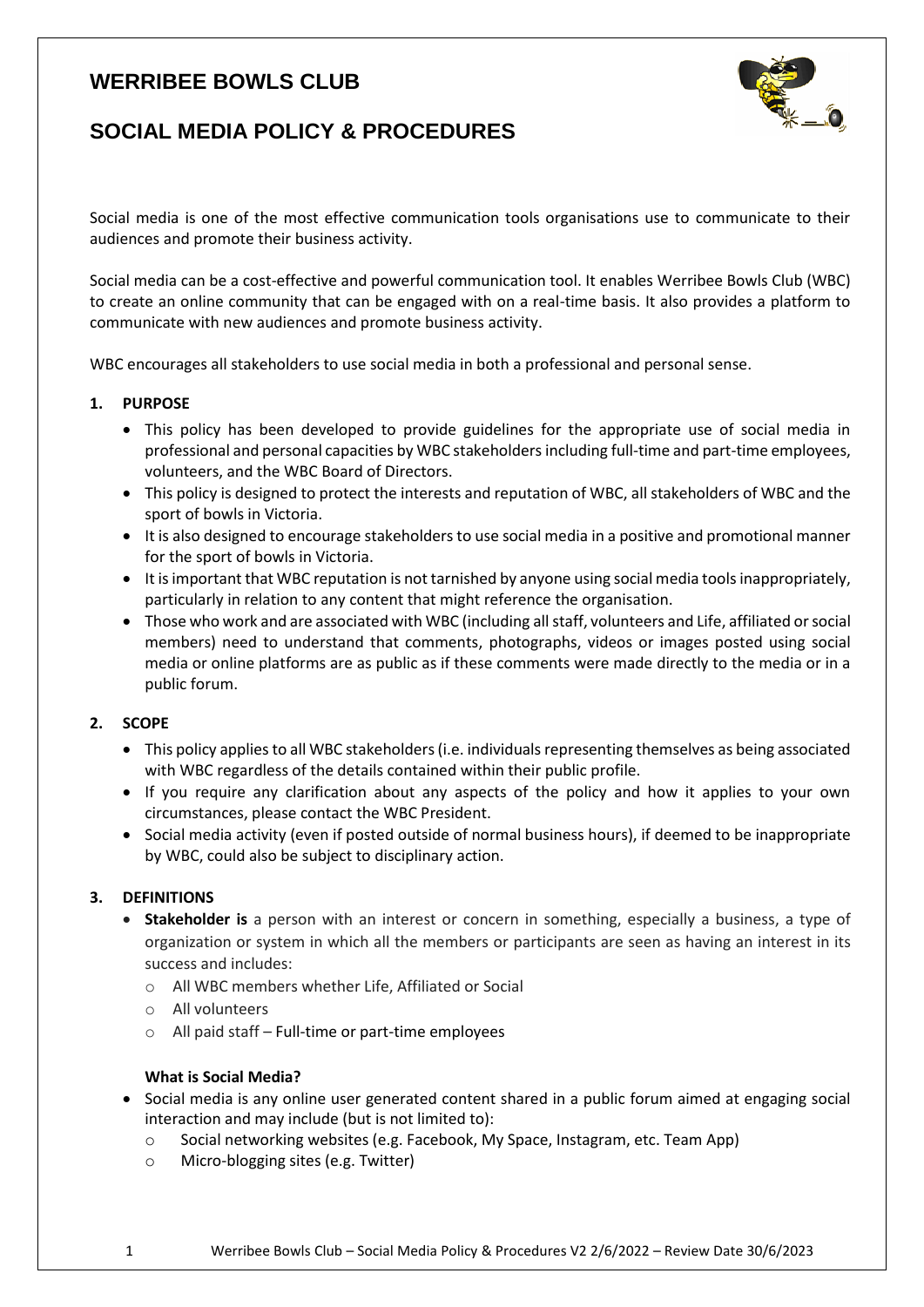## **WERRIBEE BOWLS CLUB**



# **SOCIAL MEDIA POLICY & PROCEDURES**

### **Examples**

- Video and photo sharing websites (e.g. YouTube, Flickr, Snapchat, etc.)
- Blogs (including weblogs, corporate blogs, personal blogs and blogs hosted by traditional media publications)
- Online forums, chat rooms and discussion boards
- Any other websites that allow individual users or companies to use simple publishing tools (e.g. Tumblr or similar alternatives)

### **4. POLICY**

WBC encourages positive promotional messages including but not limited to;

- Overall promotion of the sport of bowls
- Endorsements of decisions by WBC
- Promotion of all bowls events, regardless of level
- Acknowledgement of player successes
- WBC sponsor advertising with positive brand messaging
- Avoidance of personal sponsor endorsement
- Promote activity ensuring that content posted is factually accurate and complies with WBC policies particularly those that relate to confidentiality and disclosure.

#### **5. WHAT WBC EXPECTS IN SOCIAL MEDIA MESSAGING**

When using Twitter and Facebook, re-tweeting a message and 'Liking' a Facebook post is considered your view and an endorsement of the original tweet or post.

#### **6. WHAT WBC DOES NOT EXPECT IN SOCIAL MEDIA MESSAGING PROFESSIONAL USAGE**

Be mindful that any comments made or images, videos and photographs posted on social media platforms, irrespective of privacy settings are public remarks and can be shared, copied and distributed to a wider audience than may have been originally intended and therefore become publicly published views.

#### **7. PERSONAL USAGE**

WBC is aware and encourages its stakeholders to use social media in their personal lives. This policy is not intended to discourage the personal use of social media. However, the potential to damage WBC reputation because of the personal use of social media where a person can be identified as associated with WBC means that all persons must comply with this policy to ensure that the risk of such damage is minimised.

WBC recommends that its stakeholders remain aware of their personal online reputation at all times. You should be aware that, even when not discussing WBC or bowls related matters, if you engage in inappropriate conduct it can have an impact on your involvement or engagement with WBC.

#### **8. RESPONSIBILITIES & ACCOUNTABILITIES**

As a stakeholder of WBC, when using social media, you are required to:

- Ensure that you do not post any content that could be considered obscene, defamatory, threatening, harassing, discriminatory, libellous or hateful to another person or entity, including WBC and its employees, volunteers, its contractors, its clubs, its partners, its participants, its competitors and/or any other bowls related organization or individual
- Be respectful of all individuals and communities with which you interact online
- Be polite and respectful of others people's opinions